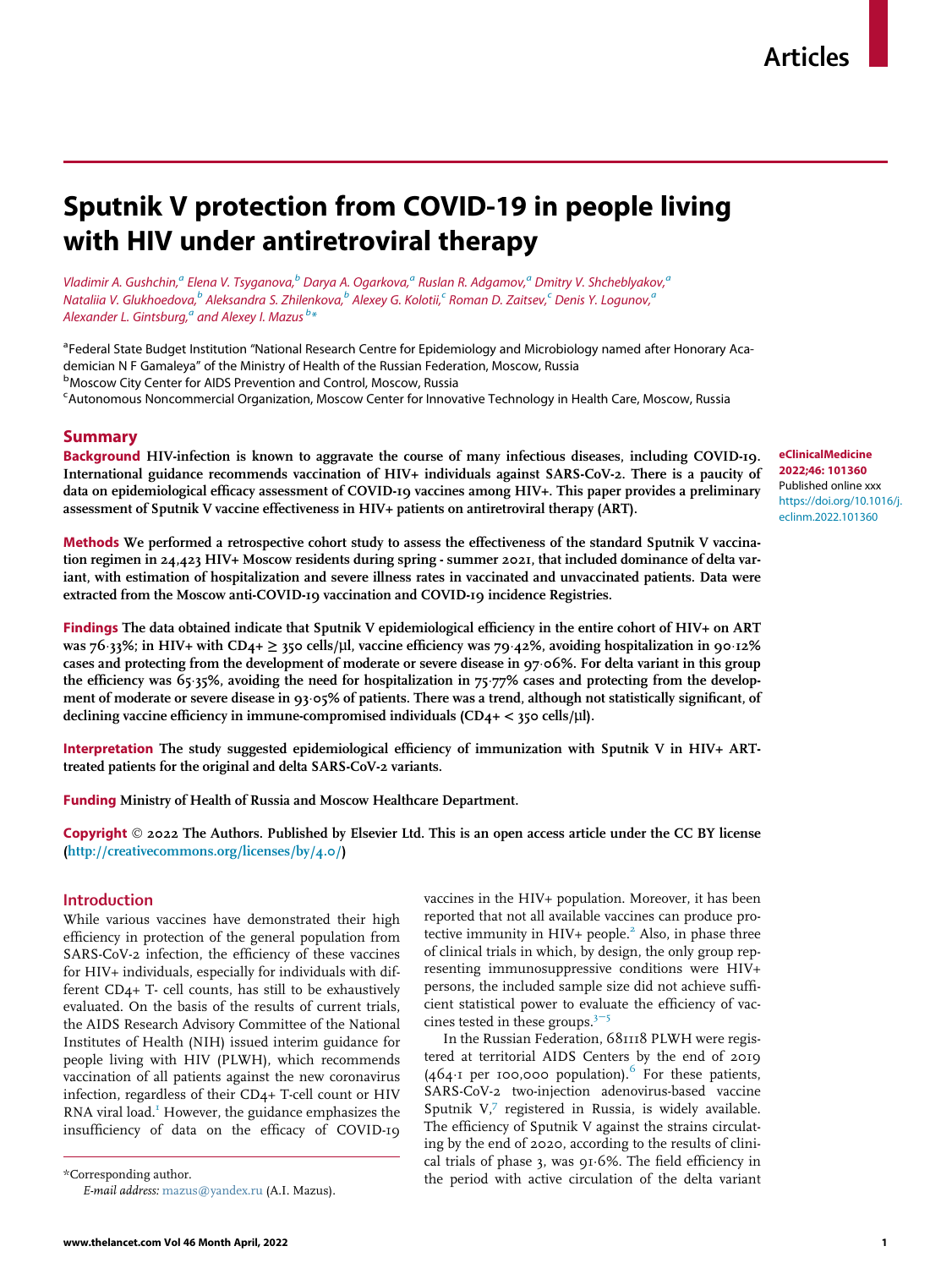#### Research in context

#### Evidence before this study

We searched PubMed for research articles published up to Feb 15, 2022, with no language restrictions, using the terms "COVID-19", "SARS-CoV-2", "vaccine efficacy", "people living with HIV". We found eight peer-reviewed scientific publications, but none of them contained information on the efficacy COVID-19 vaccines in general, or on vector-based vaccine in particular on PLWH. Available data only provide insight into the immunogenicity and safety of vaccines to prevent COVID-19 in people living with HIV (PLWH).

#### Added value of this study

The data we present are the first scientific results on the preventive efficacy of a vaccine to protect against COVID-19 in PLWH. The effectiveness of the Sputnik V vaccine (adenovirus-based vector vaccine) in the group of Moscow PLWH and on ART in relation to the original strains and the Delta variant was 81.17% (49.13 −93.03%) and 65.35% (52.61−74.66%), respectively.

#### Implications of all the available evidence

Our results suggest that among PLWHs with CD4+  $\geq$ 350 cells/µl, the standard vaccination regimen provides protection against COVID-19. Although, for patients with CD4+  $<$  350 cells/ $\mu$ l, additional studies are needed to evaluate the vaccine effectiveness and to determine the necessary frequency of immunization to achieve an acceptable level of protection, our current data provide health authorities with a basis for vaccination strategy of PLWH against COVID-19.

was about  $80\%$  $80\%$ .<sup>8</sup> This is not surprising, given that the virus-neutralizing activity against delta is 2.6 times lower than the initial level. $9$  In the HIV+ group, the efficacy of the Sputnik V vaccine is known neither for the parental strains nor for the delta variant.

Here, we provide a preliminary answer to this question. We compared the risk of SARS-CoV-2 infection in Sputnik V−vaccinated and unvaccinated HIV+ individuals at different stages of HIV disease.

## **Methods**

For our retrospective statistical analysis of data on COVID-19 incidence and vaccination against COVID-19 with the Gam-COVID-VAC (Sputnik V) vaccine among HIV+ people in Moscow, we obtained the data for analysis from the Moscow anti-COVID-19 Vaccination and COVID-19 incidence Registries for patients of the Moscow City Center for AIDS Prevention and Control who were receiving antiretroviral therapy (ART). The analysis used data on 24,423 patients. We assessed general and individual data on vaccine effectiveness against the original and the delta variants over selected time-periods.

Vaccine effectiveness over individual time-periods was analyzed in vaccinated and unvaccinated HIV+ individuals.

A non-immune stratum of the population was taken as unvaccinated in our calculations of vaccine effectiveness. The calculations took into account all patients in the samples, with the single exclusion of those persons not fully immunized with Sputnik V. We used a correction factor of  $\circ$ -57 to calculate the non-immune stratum for the periods from January 1 to July 31 (and for the period from March 15 to May 15), and a factor of  $\circ$ -54 for the period from June 1 to July 31.

To assess vaccine effectiveness in individual periods, HIV+ persons were divided into two groups: vaccinated and unvaccinated.

Individuals who received the second injection of the vaccine no later than 21 days before the end of the analysis period (before the beginning of the period and during the period) were considered fully vaccinated. (Those who fell ill within 21 days after the second shot were excluded from the analysis).

Those who were not ill (no case of COVID-19 was registered) and those who were not given a vaccine (of any kind) before and during the study period were considered unvaccinated.

A prognostic algorithm based on logistic regression model with stepwise selection of variables was designed to determine the probability of contracting COVID-19 considering the vaccination status, CD4+ T-cell level, and age and sex.

We calculated VE using the following equation:

 $VE = (I-RR)*100\%$ , where RR is the risk ratio of contracting COVID-19, whether vaccinated or not.

The 95% confidence interval was calculated accord-ing to Tenny-Hoffman.<sup>[10](#page-8-7)</sup>

In descriptions of quantitative features, we assessed the normality of the distribution by a visual method as well as by estimates of symmetry and kurtosis. To compare normally distributed features, we used the Student's T-test (the Levene test was used to evaluate the homogeneity of variants (homoscedasticity) in the groups, and Welch's T-test (for heteroscedasticity of groups). The Mann-Whitney criterion was used to compare features whose distribution differed from the normal one. The chi-square or the Fisher exact test was used to compare the qualitative variables. We carried out statistical analysis using Microsoft Excel, R and IBM SPSS Statistics version 26.

# Ethics

All information from the databases was anonymized before it was received by the research team. The study was submitted to the Local Ethics Committee of State Budgetary Healthcare Institution Infectious Diseases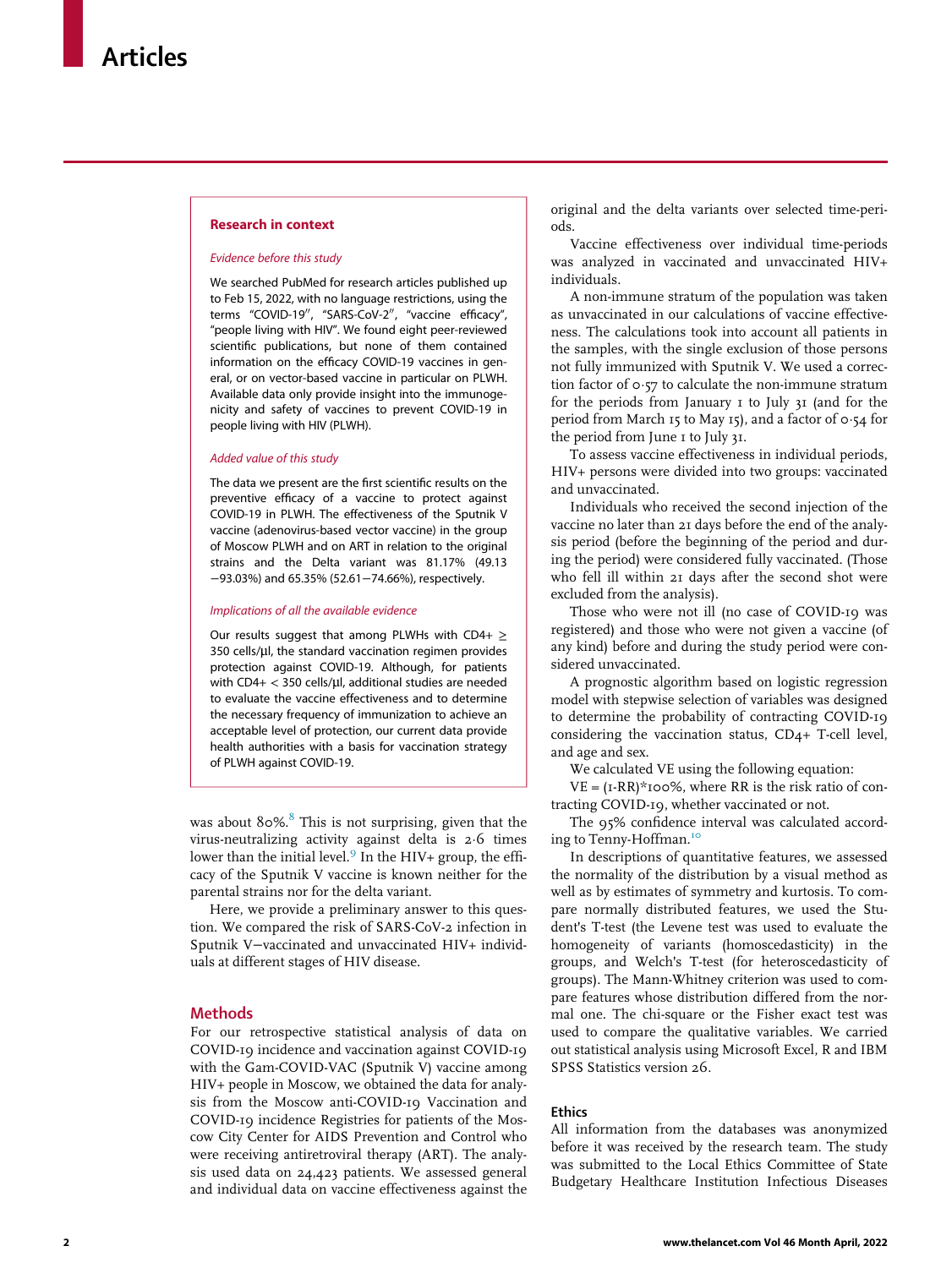Hospital  $N<sub>2</sub>$  2, Moscow Health Department. The Committee concluded (Protocol  $N<sup>0</sup>$  II of 04/10/2021) that the study does not use identifiable biological specimens and does not provide any confidential patient data. Therefore, according to the rules of the local Ethics Committee and national standards, this project does not require ethical approval.

#### Role of the funding source

Ministry of Health of Russia and Moscow Healthcare Department. The funders had no role in the design and conduct of the study; in the collection, management, analysis, and interpretation of the data; in the preparation, review, or approval of the manuscript; or in the decision to submit the manuscript for publication.

Alexey I. Mazus and Alexander L. Gintsburg have accessed and verified the data and responsible for the manuscript submition.

#### Results

A massive vaccination campaign of HIV+ patients undergoing treatment at the Moscow City Center for AIDS Prevention and Control was initiated in January 2021. In the first six months (from January to the end of June) of the immunization campaign, the mean vaccination rate was about 300 individuals per month, with a subsequent significant increase in vaccination in the second period in July−August to about 2000 individuals per month.

This made it possible to perform a retrospective assessment of Sputnik V efficiency in HIV+ unvaccinated and vaccinated patients undergoing ART registered at the Moscow City Center for AIDS Prevention and Control using depersonalized data (for the protocol for selection of depersonalized data from the registries, see Fig. S<sub>1</sub>). Information on vaccination and confirmed coronavirus infection was obtained from Moscow registries.

The analysis presented below covers the period from January 1, 2021 to July 31, 2021, since during this period a relatively even pace of vaccination was maintained. The cohort for this study included individuals who received the second dose of the vaccine no later than July 10, 2021 (21 days before the end of the period of analysis) as fully vaccinated (21 days are required to achieve full protection). Those receiving the second injection of the vaccine after July 10 were excluded from the calculations, but not from the entire sample. Patients receiving the first injection after July 31, or not receiving the vaccine, were considered unvaccinated.

Diagnoses of COVID-19 in patients were based on clinical examination, epidemiological anamnesis, positive laboratory tests (PCR, ELISA), and/or chest CT. Histories of COVID-19 infection prior to the specified time period were not excluded from the calculations, following adjustments on population immunity. Cases of COVID-19 infection after the specified period were not included in the final analysis.

After application of above-mentioned exclusion criteria, our cohort consisted of 24,423 patients. Characteristics of patients of this cohort are shown in [Table 1.](#page-2-0) 10¢4% of HIV+ individuals were fully immunized by receiving two injections of the vaccine during the specified period. The mean ages of patients did differ significantly in the subgroups analyzed. In general, HIV+ people usually represent a rather heterogeneous group of patients, and therefore, to assess the effectiveness of vaccination, it is certainly important to take into account the status of their immune system. Therefore, we monitored CD4+ T-cell counts. Data on CD4+ T-cell counts were available only for 17,885 patients. Vaccinated patients had generally higher levels of CD4+ T cells.

The risk of contracting COVID-19 was assessed in the subgroups of HIV+ patients with different immune

<span id="page-2-0"></span>

| <b>Sample characteristics</b> | Vaccinated,        | Unvaccinated,        | Uncompleted vaccination *, | $\boldsymbol{p}$      |
|-------------------------------|--------------------|----------------------|----------------------------|-----------------------|
|                               | $n = 2543(10.4\%)$ | $n = 17.592(72.0\%)$ | $n = 4288(17.5%)$          |                       |
| Mean age $(M\pm SD, 95\%$ CI) | $44.69 + 10.12$    | $41.50 + 10.11$      | $41.65 + 8.28$             | < 0.001               |
|                               | $(44.30 - 45.09)$  | $(41.35 - 41.65)$    | $(41.40 - 41.90)$          | Welch's T-test)       |
| <b>Females</b>                | 762 (30.0%)        | 7883 (44.8%)         | 1798 (41.9%)               | < 0.001               |
| Males                         | 1781(70.0%)        | 9709(55.2%)          | 2490 (58.1%)               | (chi square)          |
| CD4+ (Me[IQR]) cells/µl       | $n = 2198(86.4\%)$ | $n = 12.134(69.0\%)$ | $n = 3553(82.9%)$          | < 0.001               |
| $(n = 17.885, 73.2\%)$        | 639 [484 - 821]    | 526 334 - 730 1      | 586[424 - 774]             | (Mann - Whitney test) |
| $CD4+ \geq 350$ cells/µl      | 1967 (89.5%)       | 8883 (73.2%)         | 2996 (84.3%)               | < 0.001               |
| $(n = 13.846)$                |                    |                      |                            | (chi square)          |
| $CD4+ < 350$ cells/µl         | 231 (10.5%)        | 3251 (26.8%)         | 557 (15.7%)                |                       |
| $(n = 4039)$                  |                    |                      |                            |                       |

<span id="page-2-1"></span>Table 1: General characteristics of HIV+ individuals from the Moscow COVID-19 Vaccination and COVID-19 incidence Registries (patients on file at AIDS Moscow City Center).

data of patients with incomplete vaccination were not considered in group comparison.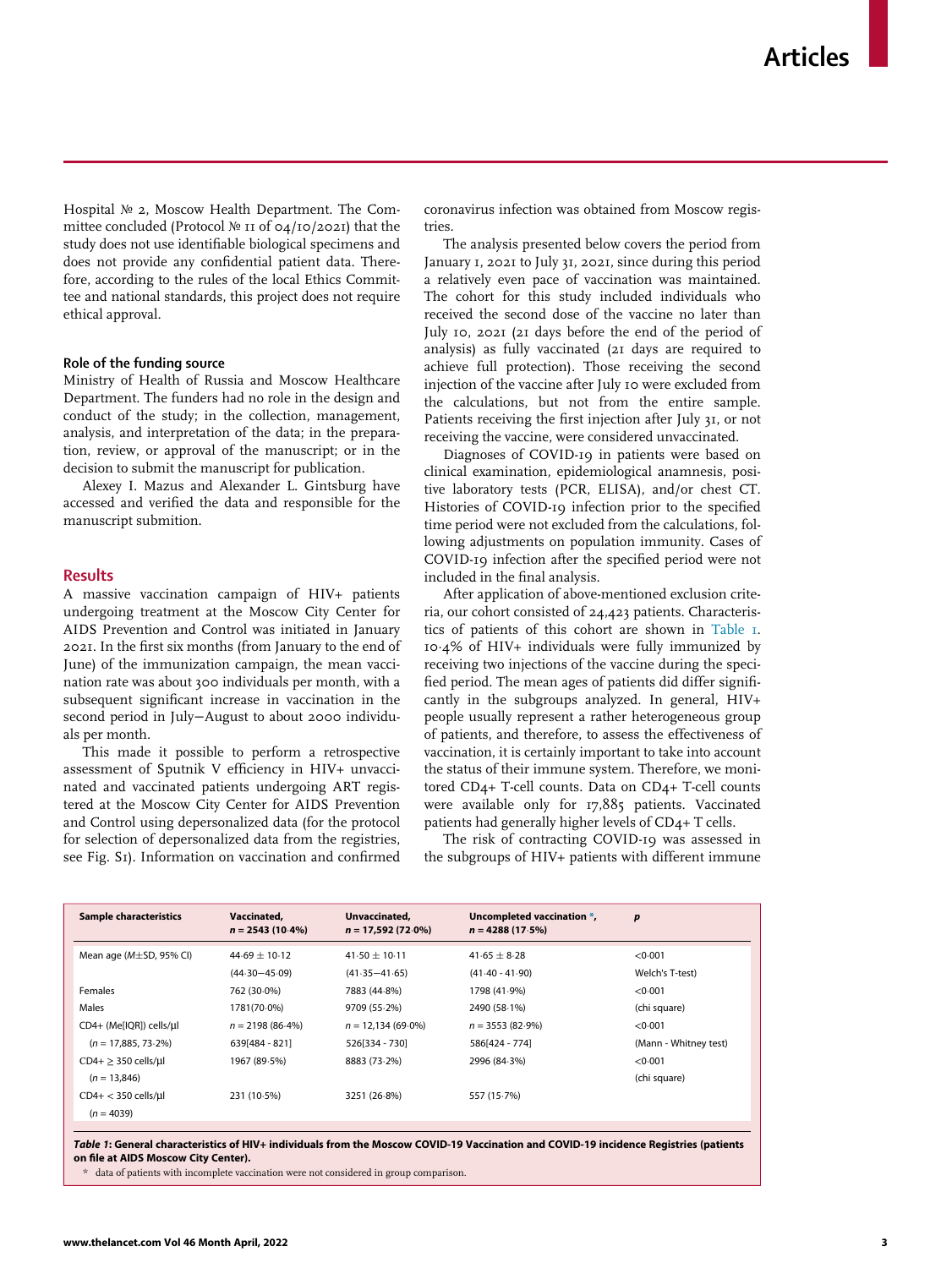<span id="page-3-0"></span>

| <b>Patients' status</b>                                        | $CD4+ \geq 350$ cells/µl |                            |                                             | $CD4+ < 350$ cells/ $\mu$ l |                             |                                         |
|----------------------------------------------------------------|--------------------------|----------------------------|---------------------------------------------|-----------------------------|-----------------------------|-----------------------------------------|
|                                                                | Vaccinated               | <b>Unvaccinated</b>        | P < 0.001<br>$OR = 3.29$<br>$(2.51 - 4.30)$ | <b>Vaccinated</b>           | <b>Unvaccinated</b>         | $P = 0.002$<br>$OR = 2.53(1.40 - 4.60)$ |
| With prior history of COVID-19<br>No prior history of COVID-19 | 51(2.6%)<br>1916 (97-4%) | 779 (9.3%)<br>7573 (90.7%) |                                             | $11(4.8\%)$<br>220 (95.2%)  | 352 (11.7%)<br>2645 (88.3%) |                                         |

Table 2: Characteristics of patients receiving ART in subgroups by CD4+ T-cells count (only fully immunized and unvaccinated were considered).

<span id="page-3-1"></span>

|                 | $CD4+$ > 350 cells/ $ul$             |                                                |       |                                     | $CD4+ < 350$ cells/ul                          |                                    |  |
|-----------------|--------------------------------------|------------------------------------------------|-------|-------------------------------------|------------------------------------------------|------------------------------------|--|
|                 | Vaccinated<br>(documented $n = 15$ ) | <b>Unvaccinated</b><br>(documented $n = 334$ ) | P     | Vaccinated<br>(documented $n = 6$ ) | <b>Unvaccinated</b><br>(documented $n = 228$ ) | P (Fischer's<br><b>Exact test)</b> |  |
| CT 0            | 7(46.7%)                             | 76 (22.8%)                                     | 0.043 | 1(16.7%)                            | 55 (24.1%)                                     | 0.916                              |  |
| CT <sub>1</sub> | $6(40.0\%)$                          | 197 (59.0%)                                    |       | $4(66.7\%)$                         | 94(41.2%)                                      |                                    |  |
| CT <sub>2</sub> | $0(0.0\%)$                           | 45 (13.5%)                                     |       | 1(16.7%)                            | $39(17.1\%)$                                   |                                    |  |
| CT <sub>3</sub> | $2(13.3\%)$                          | $13(3.9\%)$                                    |       | $0(0.0\%)$                          | $25(11.0\%)$                                   |                                    |  |
| CT <sub>4</sub> | $0(0.0\%)$                           | $3(0.9\%)$                                     |       | $0(0.0\%)$                          | $15(6.6\%)$                                    |                                    |  |

statuses [\(Table 2\)](#page-3-0). The analysis shows that full immunization with Sputnik V in patients with counts CD4+ Tcell ≥ 350/µl resulted in a 3¢29-fold (95% CI 2¢51−4¢30) reduction of COVID-19 infections compared with unvaccinated ones. In the subgroup of patients with a compromised immune function (CD4+ T cells < 350/ µl), vaccination reduced the risk of COVID-19 by 2¢53 times (95% CI 1¢40−4¢60). For both subgroups, the risk reduction for contracting COVID-19 was statistically significant ( $p < \text{o} \cdot \text{o} \cdot \text{o}$ ). ([Table 2\)](#page-3-0).

T-cells count.

Analysis of COVID-19 severity in the vaccinated subgroup shows that fractions of cases with no lung tissue damage (CT $\circ$ ) in HIV+ patients with CD4+ T-cell counts  $\geq$  350 cells/µl was significantly higher than in the matching unvaccinated subgroup ( $p = \text{o} \cdot \text{o} \cdot 43$ ). In general, mild or moderate lung tissue damage, as evaluated from chest CT imaging (CT 0−2), was observed in 95.3% of unvaccinated patients with preserved immunity, while severe and critical lung tissue damage (CT 3−4) was registered in approximately 4% of cases. In contrast, among unvaccinated HIV+ patients with low CD4+ T-cell counts severe lung tissue damage (CT 3−4) was documented in 17 $\cdot$ 6%, as shown in [Table 3:](#page-3-1) more than 4 times common than in patients with CD4+ T-cell counts  $\geq$  350 cells/ $\mu$ l. It is important to mention that in severely immunodeficient HIV+ patients, lung tissue damage caused by opportunistic pathogens is almost indistinguishable from lesions caused by the SARS-CoV-2 virus. Therefore, radiological evaluation in these patients is usually challenging in a syndemic context.

Both among the general population of Moscow residents and among ART-treated HIV+ subpopulations on file at AIDS Moscow City Center, around 11% were

diagnosed with COVID-19 since the pandemic outbreak and until early July 2021. This suggests that the strata of the SARS-CoV-2 contacts in these groups will be comparable. According to the Moscow City Health Department, the entire stratum of individuals immune to SARS-CoV-2 reached 43% in April and 46% in June 2021. All patients were included in the analysis to calculate vaccine effectiveness in comparison with unvaccinated cohorts, except for individuals with incomplete immunization.<sup>1</sup>

The analysis shows that the overall epidemiological effectiveness of vaccination with Sputnik V in HIV+ patients undergoing ART included in our study was 76¢33% (95% CI 69¢84−81¢43%) [\(Table 4](#page-4-0)).

The effectiveness of the vaccine depended on the immune status of the individual: In the group of patients with CD4+ T-cell counts  $\geq$  350 cells/ $\mu$ l, the effectiveness was higher and constituted on average 79¢42% (95% CI 72¢54−84¢57%), while in the group with  $CD_4$ + T-cell counts < 350 cells/ $\mu$ l it was lower, on average 73¢15% (95% CI 50¢27−85¢50%) ([Table 5\)](#page-4-1). Therefore, vaccine effectiveness in HIV+ on ART with preserved immune status (CD4+ T-cell counts  $\geq$  350 cells/µl) was not different from the 80% level in the general population.<sup>[7](#page-8-4),[8](#page-8-5)</sup>

Significantly fewer hospitalizations due to COVID-19 ( $p = 0.041$ , chi-square test) were documented for vaccinated patients with  $CD_{4+} \geq 350$  cells/ $\mu$ l, whereas for patients with compromised immune status, the trend to reduction did not reach statistical significance  $(p = 0.358,$  Fisher's exact test).

Continuous monitoring of SARS-CoV-2 virus variability in Moscow suggests a logical division of analyzed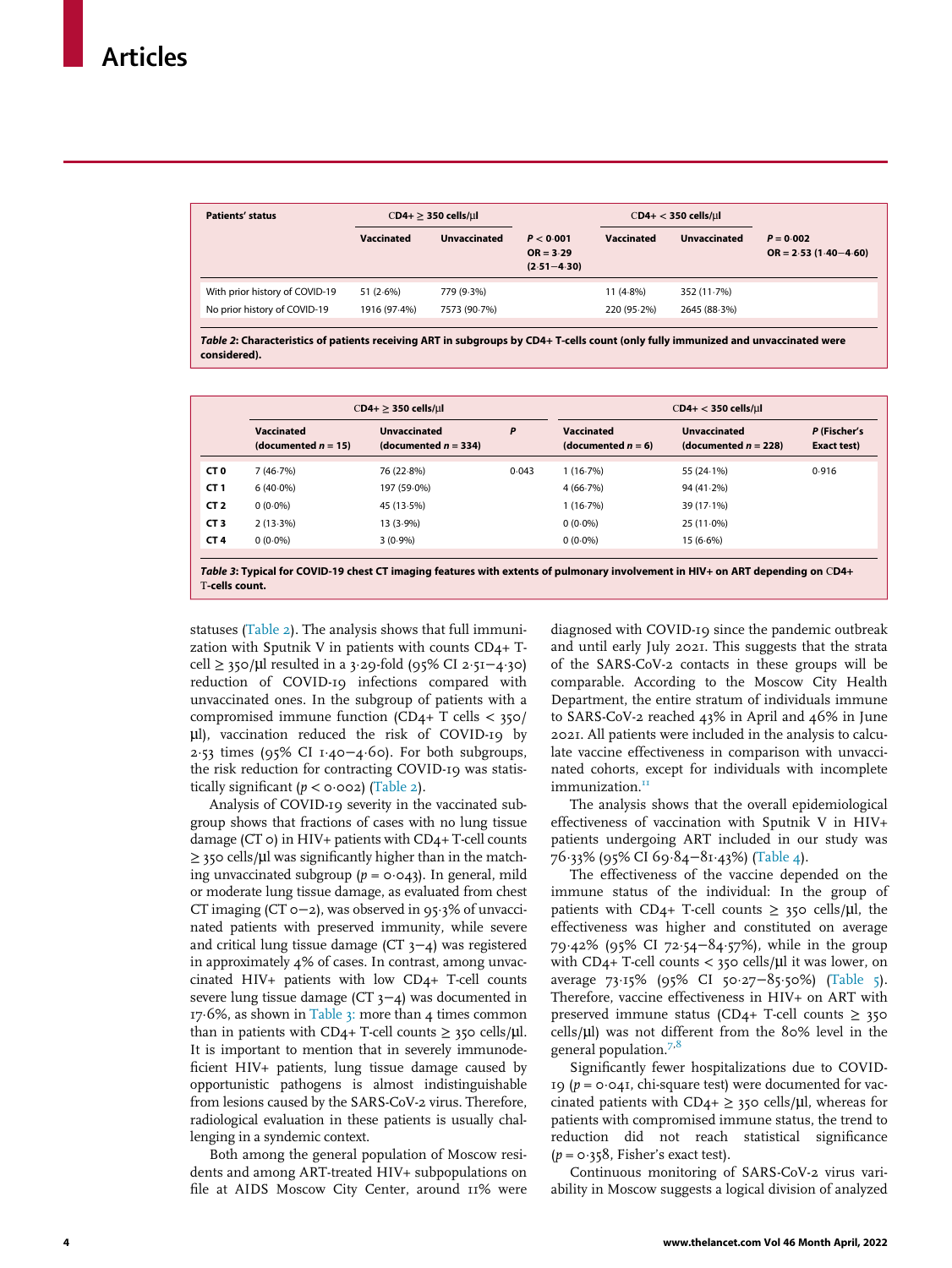<span id="page-4-0"></span>

| <b>Patient cohorts</b>                                   | Vaccinated                                                     | <b>Unvaccinated</b> |  |
|----------------------------------------------------------|----------------------------------------------------------------|---------------------|--|
| COVID-19 illness                                         | 71 (2.8%)                                                      | 1354 (8-2%)         |  |
| No Covid-19 illness                                      | 2472 (97.2%)                                                   | 15,252 (91.8%)      |  |
| Prior history of Covid-19                                | $\Omega$                                                       | 986                 |  |
| Excluded from calculation due to incomplete immunization | 4288                                                           |                     |  |
| Epidemiological effectiveness                            | 76.33% (95% CI: 69.84% - 81.43%) $p < 0.001$ (chi square test) |                     |  |
|                                                          |                                                                |                     |  |

Table 4: Overall vaccine effectiveness in the entire group of HIV+, receiving ART.

<span id="page-4-1"></span>

| CD4+ count                                                                                                                             |                                         | $CD4+ < 350, n = 4039$                            |                        |                                                 | $CD4+ > = 350, n = 13,846$                        |                       |  |
|----------------------------------------------------------------------------------------------------------------------------------------|-----------------------------------------|---------------------------------------------------|------------------------|-------------------------------------------------|---------------------------------------------------|-----------------------|--|
| <b>Patient cohorts</b>                                                                                                                 | Vaccinated<br>documented<br>$(n = 231)$ | <b>Unvaccinated</b><br>documented<br>$(n = 2997)$ | P (chi<br>square test) | <b>Vaccinated</b><br>documented<br>$(n = 1967)$ | <b>Unvaccinated</b><br>documented<br>$(n = 8352)$ | P (chi<br>square test |  |
| COVID-19 illness<br>No Covid-19 illness<br>Prior history of Covid-19<br>Excluded from calculation<br>due to incomplete<br>immunization | $11(4.8\%)$<br>220 (95.2%)<br>0<br>352  | 352 (11.7%)<br>2645 (88.3%)<br>254                | 0.002                  | 51 $(2.6%)$<br>1916 (97-4%)<br>0<br>779         | 779 (9.3%)<br>7573 (90.7%)<br>531                 | < 0.001               |  |
| Epidemiological effectiveness                                                                                                          | 73-15% (50-27-85-50%)                   |                                                   |                        | 79.42% (72.54-84.57%)                           |                                                   |                       |  |
| Table 5: Vaccine effectiveness among HIV+ in subgroups by CD4+ counts.                                                                 |                                         |                                                   |                        |                                                 |                                                   |                       |  |

data into two parts − the spring (March−May 2021) period with predominance of original SARS-CoV-2 (the first delta case was documented in April 2021), and the summer months (June−July 2021), when delta and sub-sequent variants became predominant.<sup>[12](#page-8-9),[13](#page-8-10)</sup> This approach allowed us to distinguish the effectiveness of the Sputnik V vaccine in HIV+ people in Moscow against the original SARS-CoV-2 and the delta variants.

For differential assessment of vaccine effectiveness against the original and the delta variants in HIV+ people, two virtual samples were formed. The first followup period included events from March 15 to May 15. During this period, patients who received both injections of the vaccine before April 24 inclusive were considered vaccinated, and patients who did not receive any component of the vaccine before and during the followup period were considered unvaccinated. Patients who had incomplete immunization, with the first injection but not the second by April 24, were excluded from the calculation. Unvaccinated patients and patients with a prior history of COVID-19 regardless of their immunization status were included in the calculation, with subsequent adjustment for population immunity (43% of the population having antibodies) to assess the effectiveness of the vaccine.

The second period included all cases followed up during June 1−July 31. During this period, patients who received both components of the vaccine up to July 10 inclusive were considered vaccinated. Similar criteria and a similar approach to assessment of the non-immune population (accounting for 46% having antibodies) were used

in the second period. Sex-related significant differences between vaccinated and unvaccinated patients were documented in these two samples, just as in the entire study population. Characteristic features of the two samples are presented in the appendix (Table S1).

The study suggested that the epidemiological effectiveness of Sputnik V vaccination in the first time-period was 71.74% (95% CI 42.85–86.03%), and in the second period was 59.77% (95% CI 47⋅28−69⋅30%) [\(Table 6\)](#page-5-0).

Of note is the fact that estimated vaccine effectiveness in the subgroup of patients with CD4+ T-cell counts  $\geq$  350 cells/µl was 81.17% (95% CI 49.13) −93¢03%) and 65¢34% (95% CI 52¢61−74¢66%) against the original and delta variants, respectively. Whereas in patients with  $CD4+T$ -cell counts < 350 cells/ $\mu$ l, vaccine effectiveness was 33.47% (95% CI -113.50-79.27%) and 55¢05% (95% CI 2¢59−79¢26%) against the original and delta variants, respectively, a finding that is difficult to interpret because of the lack of statistical power and the width of the confidence interval ([Table 7](#page-5-1)).

Analysis of vaccine effectiveness in terms of prevented hospital admissions and protection against disease progression to moderate or severe forms of COVID-19 shows that in patients with CD4+ T-cell counts  $\geq$  350 cells/ $\mu$ l the vaccine averted hospitalization in 100% of the group during the first period and in 75¢77% (95% CI 44¢25−89¢47%) during the second (with predominant occurrence of the delta variant). In immunodeficient patients, these percentages were 64¢82% (95% CI -156¢32−95¢17%) and 59¢92% (95% CI -28¢74−87¢52%), respectively [\(Table 8\)](#page-6-0).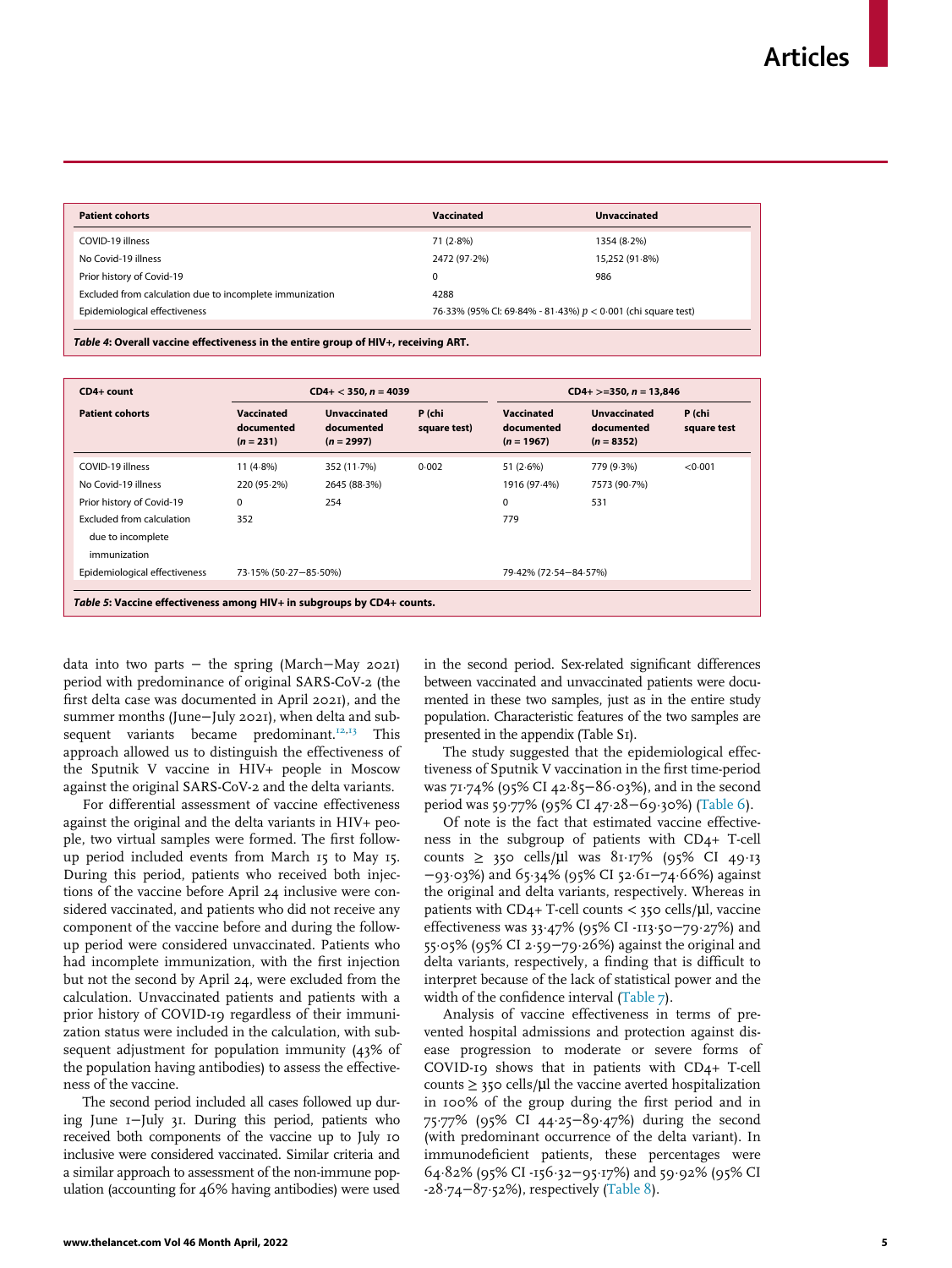<span id="page-5-0"></span>

| 15 March-15 May<br>(circulation of original variant) | 1 June-31 July<br>(circulation of delta variant) |
|------------------------------------------------------|--------------------------------------------------|
| 1257                                                 | 2543                                             |
| 21.193                                               | 15.882                                           |
| 8                                                    | 59                                               |
| 305                                                  | 630                                              |
| 1308                                                 | 1722                                             |
|                                                      |                                                  |
| 665                                                  | 4288                                             |
| 71.74% (42.85-86.03%)                                | 59.77% (47.28-69.30%)                            |
|                                                      |                                                  |

Table 6: Overall epidemiological effectiveness of vaccination against original and delta variants.

<span id="page-5-1"></span>

| <b>Time period</b>                                                                                                 | 15 March-15 May             |                                | 1 June-31 July            |                                |
|--------------------------------------------------------------------------------------------------------------------|-----------------------------|--------------------------------|---------------------------|--------------------------------|
| Immune status of HIV+ on ART                                                                                       | $CD4+ < 350$ cells/ $\mu$ l | $CD4+ \geq 350$ cells/ $\mu$ l | $CD4+ < 350$ cells/ $µ$ l | $CD4+ \geq 350$ cells/ $\mu$ l |
| Number of vaccinated with no prior history of<br>COVID-19 infection                                                | 111                         | 961                            | 227                       | 1961                           |
| Number of unvaccinated with no prior history of<br>COVID-19 infection                                              | 3501                        | 116.761                        | 2774                      | 7961                           |
| Number of COVID-19 breakthrough cases among<br>vaccinated, n                                                       | 3                           | 4                              | $\overline{7}$            | 45                             |
| Number of COVID-19 cases among<br>unvaccinated, n                                                                  | 92                          | 168                            | 129                       | 388                            |
| Number of total COVID-19 cases before the<br>beginning of analyzed periods (regardless the<br>immunization status) | 361                         | 695                            | 477                       | 922                            |
| Number of excluded from calculation due to<br>incomplete immunization                                              | 66                          | 514                            | 557                       | 2996                           |
| VE,% (95% CI)                                                                                                      | 33.47%                      | 81.17%                         | 55.05%                    | 65.34%                         |
|                                                                                                                    | $(-113.50\% - 79.27\%)$     | $(49.13\% - 93.03\%)$          | $(2.59\% - 79.26\%)$      | $(52.61 - 74.66\%)$            |

Table 7: Impact of patients' immune status on vaccine effectiveness during two time periods.

Vaccine effectiveness in preventing moderate or severe infection in patients with relatively preserved immune function was 100% in March−May 2021 and 93¢05% (95% CI 49¢51−99¢04%) in summer 2021. The corresponding numbers in patients with CD4+ T-cell counts < 350 cells/ $\mu$ l were 27.14% (95% CI -440.48 −90¢18%) and 38¢64% (95% CI -159¢75−85¢51%), respectively, which probably reflects insufficient information because of the width of the confidence interval  $(Table 9)$  $(Table 9)$  $(Table 9)$ .

We designed a prognostic model to determine the probability of contracting COVID-19 based on the vaccination status, CD4+ T-cell level, and age and sex of patients. We used a logistic regression model with stepwise selection of variables. Predictors were excluded at p values > 0.05. The dependent probability of contracting COVID-19 is described by the equation:  $p = 1 / (1 + e^{-z})$  $100\%$ .  $z = -3.953 + 0.007*X_{\text{age}}$  $1.290*X_{vacination} + 0.275*X_{CD4+} + 0.155*X_{gender}$ , where: p is the probability of contracting COVID19 during the analyzed period (%),  $X_{\text{age}}$  is the age (full years),

Xvaccination is the−vaccination status (0, not vaccinated;1, vaccinated),  $X_{CD4+}$  is the CD4+ T-cell count (0, < 350; 1,  $\geq$  350),  $X_{\text{gender}}$  is sex (0, Male; 1, Female).

The resulting regression model is statistically significant ( $p <$  0 $\cdot$ 001); however, according to the Nigel Kirk determination coefficient, the model takes into account only 2¢9% of all factors determining the probability of contracting COVID-19 (Fig. S2). A 1-year increase in the age variable, holding all other variables constant, increases the chance of contracting COVID-19 by a factor of 1¢007 (95% CI: 1¢001−1¢014). Being vaccinated with other variables fixed decreases the probability of contracting COVID-19 by  $3.631$  times (95% CI: 2 $.794$ −4¢720) as compared with being unvaccinated. A CD4+ T-cell count  $\geq$  350 decreased the probability of contracting COVID-19 by 1¢317 times (95% CI: 1¢155−1¢502). Being a woman increases the probability of COVID-19 by a factor of 1¢168 (95% CI: 1¢035−1¢317) as compared with men, with the other variables fixed. There is a positive correlation between the probability of contracting COVID-19 and age, and a negative correlation with CD4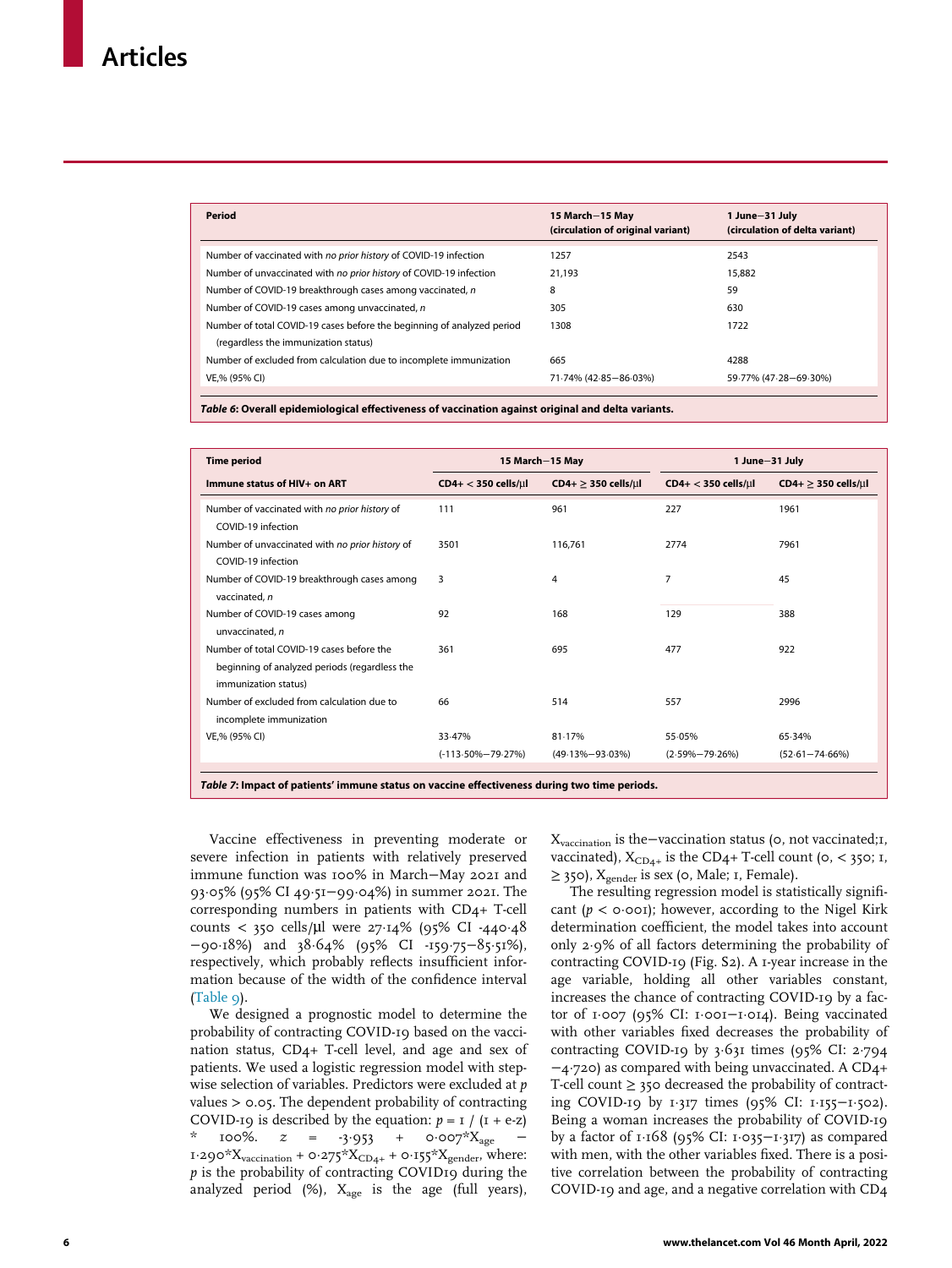<span id="page-6-0"></span>

| <b>Time period</b>                                                                       |                             | 15 March - 15 May<br>1 June-31 July |                             |                                |  |
|------------------------------------------------------------------------------------------|-----------------------------|-------------------------------------|-----------------------------|--------------------------------|--|
| Immune status of HIV+ on ART                                                             | $CD4+ < 350$ cells/ $\mu$ l | $CD4+ \geq 350$ cells/ul            | $CD4+ < 350$ cells/ $\mu$ l | $CD4+ \geq 350$ cells/ $\mu$ l |  |
| Number of vaccinated with no documented<br>COVID-19 illness                              | 111                         | 961                                 | 227                         | 1961                           |  |
| Number of unvaccinated with no documented<br>COVID-19 illness (including immune stratum) | 2201                        | 7051                                | 1755                        | 4796                           |  |
| Number of hospitalized among vaccinated, n                                               |                             | $\Omega$                            | 3                           | 6                              |  |
| Number of hospitalized among unvaccinated, n                                             | 58                          | 54                                  | 62                          | 74                             |  |
| VE,% (95% CI)                                                                            | 64.82%                      | 100%                                | 59.92%                      | 75.77%                         |  |
|                                                                                          | $(-156.32 - 95.17%)$        |                                     | (-28.74–87.52%)             | $(44.25 - 89.47%)$             |  |

Table 8: Impact of patient's immune status on vaccine effectiveness in terms of protection from hospitalization during two time periods.

<span id="page-6-1"></span>

| <b>Time period</b>                                                                       |                             | 15 March-15 May          | 1 June-31 July              |                          |
|------------------------------------------------------------------------------------------|-----------------------------|--------------------------|-----------------------------|--------------------------|
| Immune status of HIV+ on ART                                                             | $CD4+ < 350$ cells/ $\mu$ l | $CD4+ \geq 350$ cells/ul | $CD4+ < 350$ cells/ $\mu$ l | $CD4+ \geq 350$ cells/µl |
| Number of vaccinated with no documented<br>COVID-19 illness                              | 111                         | 961                      | 227                         | 1961                     |
| Number of unvaccinated with no documented<br>COVID-19 illness (including immune stratum) | 2201                        | 7051                     | 1755                        | 4796                     |
| Number of hospitalized among vaccinated, n                                               |                             | $\Omega$                 | $\overline{2}$              |                          |
| Number of hospitalized among unvaccinated, n                                             | 28                          | 32                       | 27                          | 43                       |
| VE.% (95% CI)                                                                            | 27.14%                      | 100%                     | 38.64%                      | 93.05%                   |
|                                                                                          | $(-440.48 - 90.18%)$        |                          | $(-159.75 - 85.51\%)$       | $(49.51 - 99.04\%)$      |

Table 9: Impact of patient's immune status on vaccine effectiveness against severe disease during two time periods.

+ T-cell count and being vaccinated. Women have a higher risk of contracting COVID-19 than men.

## **Discussion**

A number of vaccines for prevention of COVID-19 have been developed, which have proven highly effective in a population of relatively healthy individuals during clinical trials.3[−](#page-8-2)5,[14](#page-8-11) Unfortunately, the effectiveness of these vaccines against the delta genetic lineage of SARS-CoV-2 was lower, $15,16$  $15,16$  $15,16$  therefore explaining, in part, increasing global incidence of COVID-19 even in highly vaccinated populations.<sup>[17](#page-8-14)</sup> Nevertheless, even in the case of delta variant infections, these vaccines largely retained their effectiveness against severe disease and against the necessity for hospital admissions in the general population, justifying the further use of vaccines against COVID-19.

The immunogenicity of COVID-19 vaccines in HIV+ people with  $CD_{4+}$  T-cell counts > 250 cells/ $\mu$ l was reported.18−[20](#page-8-3) However, there is still a lack of data on vaccine effectiveness in preventing severe disease and deaths among HIV+ people (in particular who are infected with the delta SARS-Co V-2 variant). Here, we report on the effectiveness of Sputnik V vaccine in HIV + people, with standard prime-boost dosing with a three-week interval between the two injections.

To evaluate the effectiveness, we used data on HIV+ people from the Moscow anti-COVID-19 vaccination and COVID-19 incidence Registries. The study included 24,423 patients of the Moscow City Center for AIDS Prevention and Control receiving ART. Only people with two vaccine doses have been included. The twodose vaccine was a standard protocol tested in a clinical trial and allowed to be used for COVID-19 prevention.<sup>9[,14](#page-8-11)</sup> These data allowed us to estimate Sputnik V vaccine effectiveness for PLWH under ART depending on their immune status. In individuals with CD4+ T-cell counts  $\geq$  350 cells/ $\mu$ l, the effectiveness of the vaccine was not different from that in uninfected people. It prevented infection, helped to avoid hospitalization (almost by 100%) and death. Basically, vaccine effectiveness in HIV+ persons on ART with preserved immune status (CD4+ T-cell counts  $\geq$  350 cells/ $\mu$ l) was not very different from the 80% level in the general population.[9,](#page-8-6)[14,](#page-8-11)[21](#page-8-15) As with uninfected individuals, the effectiveness of the vaccine against the delta variant was lower than against earlier variants.

Therefore, the data obtained indicate that Sputnik V is effective in HIV+ individuals with CD4+ T-cell counts ≥ 350 cells/µl. Vaccination significantly reduces the risks of becoming severely ill and of requiring hospitalization. It is important that the effectiveness of protection against the delta strain was maintained at a high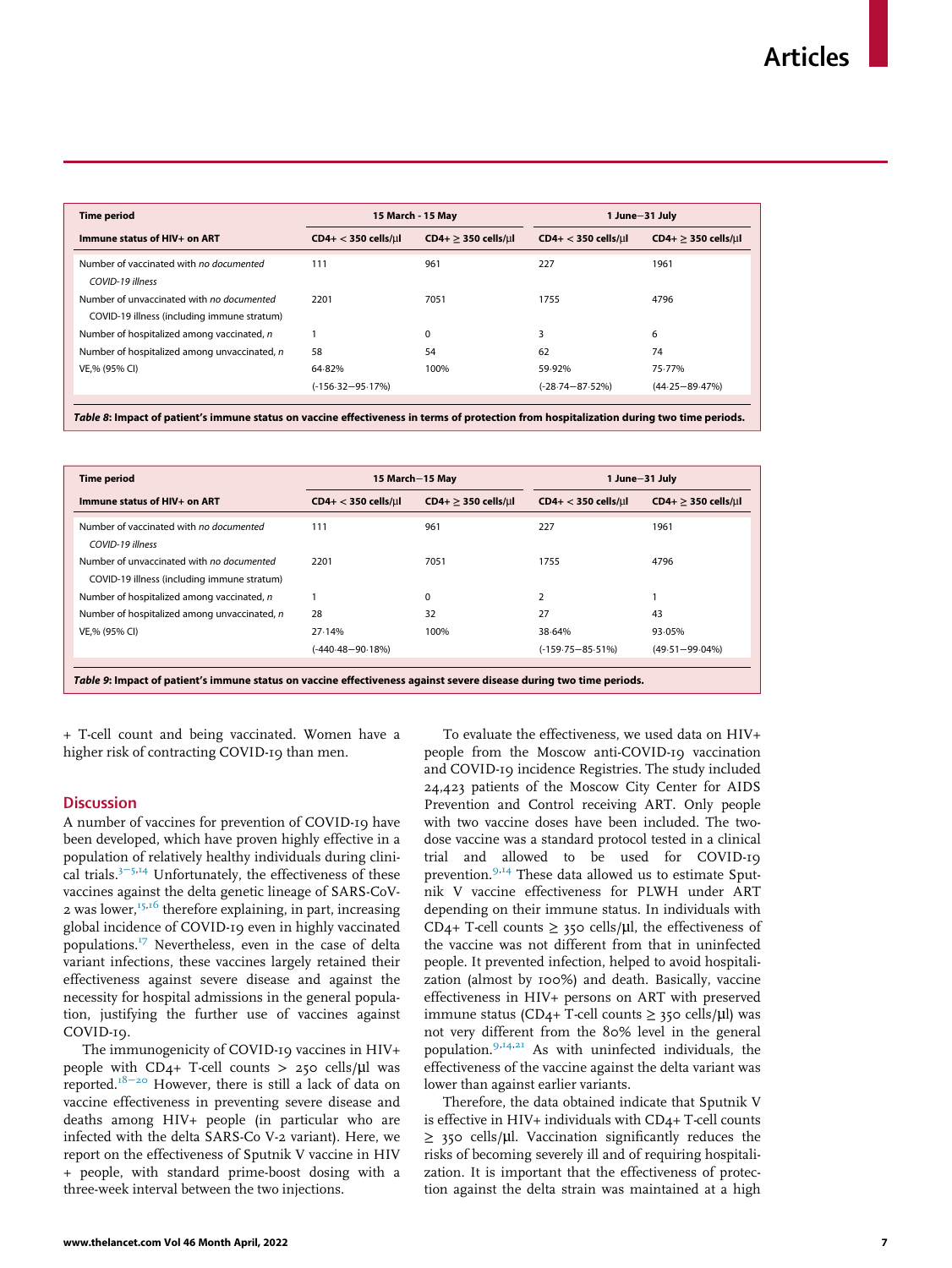level. In patients with  $CD_4+T$ -cell counts < 350 cells/ $\mu$ l, vaccine effectiveness was lower but was still present. There were insufficient data to reliably calculate the effectiveness of the vaccine in this group. Better protection can be achieved after additional dose-testing and adjustment of immunization schedules in this patient population. Our results show that treatment of HIV leading to CD4+ T-cell reconstitution is beneficial for infected individuals and also provides a community benefit by decreasing the spread of other infectious agents including SARS-COV-2. This relationship among pathogens is well known for other agents, in par-ticular tuberculosis.<sup>[22](#page-8-16)</sup>

Our study has several limitations: (i) The study groups were not sufficiently homogeneous (the vaccinated group included significantly more males and 16% more patients with  $CD_{4+}$  T-cell counts > 350 cells/ $\mu$ l, and was on average three years older than persons in the unvaccinated group; (ii) The sample size for immunocompromised patients was not sufficient to estimate the exact level of effectiveness of vaccine protection for this subgroup; (iii) The data were insufficient for a number of parameters, resulting in some cases excessively wide confidence intervals; (iv) Factors such as BMI, comorbidities and ethnicity were not taken into account due to the lack of these data, which may affect the residual bias in our regression model.

We did not observe any neurological or inflammatory disorders in HIV+ patients vaccinated with Sputnik V. The adverse events profile we observed was limited to local injection site reactions such as pain, redness, and swelling and to general reactions such as weakness, malaise, muscle ache, headache, and fever. However, given that our study was not specifically focused on assessment of rare adverse events. This is another limitation of our study.

With the widespread prevalence of virus variants of concern, the duration of the protective effect of vaccines is reduced, creating the need for revaccination. So, after the appearance of delta, most developed countries have introduced revaccination programs.<sup>[23](#page-8-17)</sup> In the case of HIV +, it is not clear how long the protection can be achieved even with the initial two-dose vaccination. It cannot be ruled out that in the HIV+ group the achieved protective period will be shorter. The data set we were analyzing does not allow us to draw conclusions about the dynamics in the protective effect of Sputnik V. Such analysis will be made subsequently after accumulation of a sufficient amount of data on the HIV+ population in the follow-up.

Nevertheless, we believe that our study allowed us to evaluate the effectiveness of vaccination with Sputnik V against COVID-19 in the group of HIV+ people receiving ART, and thus is important for the development of vaccination policy for such individuals.

The results obtained suggest that Sputnik V vaccine is efficient in protection of HIV+ Moscow residents

under ART from SARS-CoV-2 infection, especially from the most severe effects of COVID-19: the need for hospitalization, and death. However, in immunocompromised HIV+ individuals vaccine effectiveness was lower than in non-immunocompromised HIV+ patients. The effectiveness of this vaccine against the delta variant of SARS-CoV-2 was only slightly lower than against the original variant in patients with CD4+ T-cell counts > 350 cells/µl. In summary, despite decreased epidemiological effectiveness against the delta variant especially in immunocompromised HIV+ individuals undergoing ART, Sputnik V vaccine protection against moderate or severe disease remains sufficient for it to be recommended it for all HIV+ ART-treated individuals. A similar analysis should be now performed for the upcoming omicron SARS-CoV-2 variant.

## Declaration of interests

ALG, DYL, DVS have patent pending for the Sputnik V immunobiological expression vector, pharmaceutical agent, in COVID-19 research. The patent owner is the "National Research Center for Epidemiology and Microbiology named after Honorary Academician N F Gamaleya" of the Ministry of Health of the Russian Federation (Moscow, Russia). All other authors declare no competing interests.

## **Contributors**

AIM, ALG, VAG, DYL developed the study design; managed the research activity; wrote and reviewed the manuscript. EVT, NVG, ASZ, DVO, RRA, DVS searched the literature, wrote and edited the manuscript. AGK, RDZ, RRA scrubbed and maintained research data, conducted the statistical analysis, conducted data interpretation; AIM, ALG, VAG had access to all data. All authors reviewed and contributed to the final manuscript.

#### Data sharing

Inquiries about access to the original clinical data should be directed to the Corresponding Author.

#### Acknowledgments

We would like to thank Prof Leonid B. Margolis and Andrei E. Siniavin for encouragement and for their assistance in manuscript preparation. We thank Dr. Barry Alpher for correcting our English style.

#### Supplementary materials

Supplementary material associated with this article can be found in the online version at doi[:10.1016/j.](https://doi.org/10.1016/j.eclinm.2022.101360) [eclinm.2022.101360](https://doi.org/10.1016/j.eclinm.2022.101360).